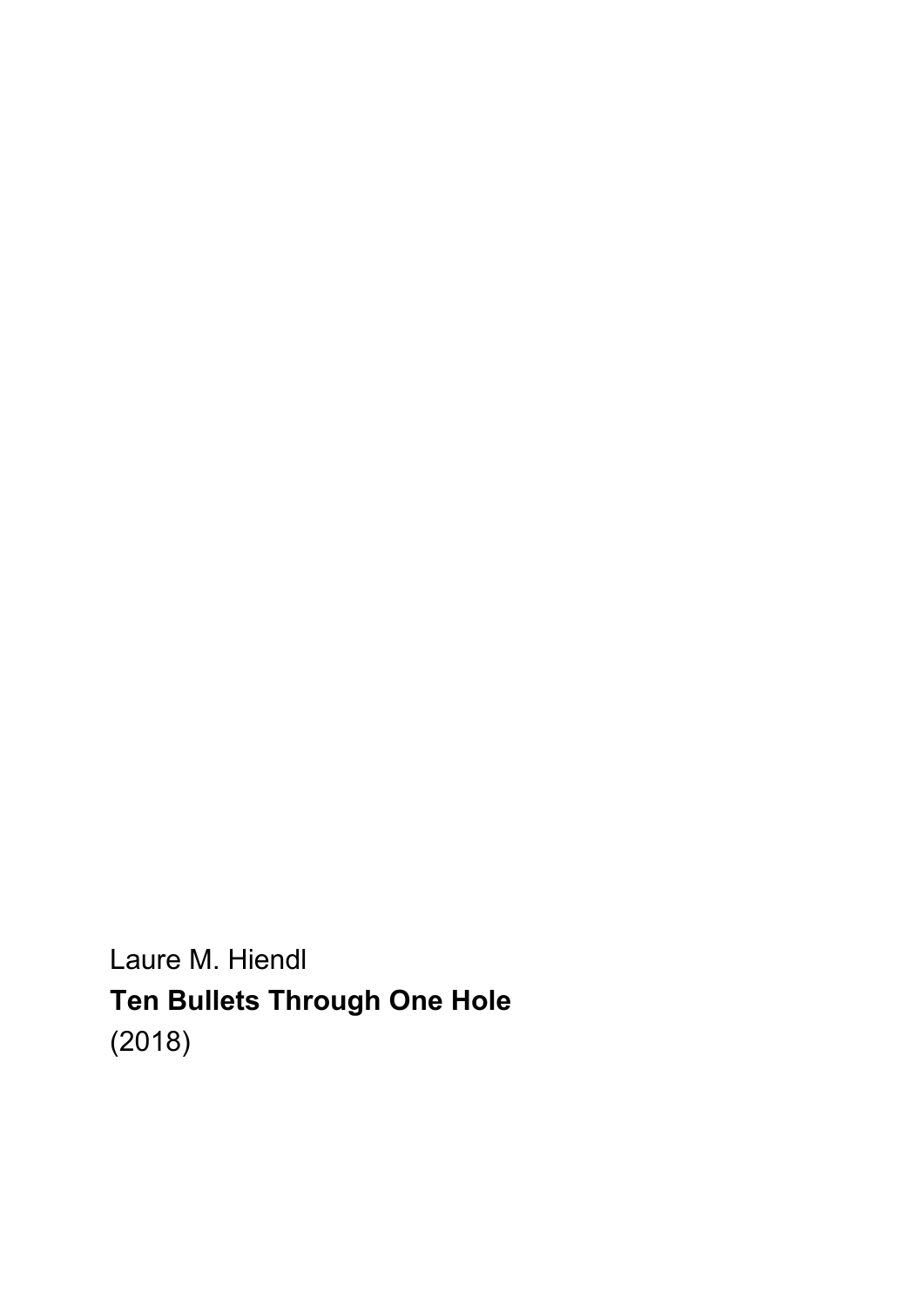## Laure M. Hiendl **Ten Bullets Through One Hole** (2018)

for two voices, electronics and video

**Premiere**: 24.7.2018, Darmstädter Ferienkurse für Neue Musik performed by Maren Schwier and Rupert Entnickap

<https://www.youtube.com/watch?v=tBvNd9PIaYY>

**Program:** On the proximity of heteromasculine pornographic language and weapon industry propaganda, specifically bullet advertisements from various Western gun manufacturers.

**CONTENT WARNING: This piece contains graphic descriptions of sexual abuse and flashing visuals.**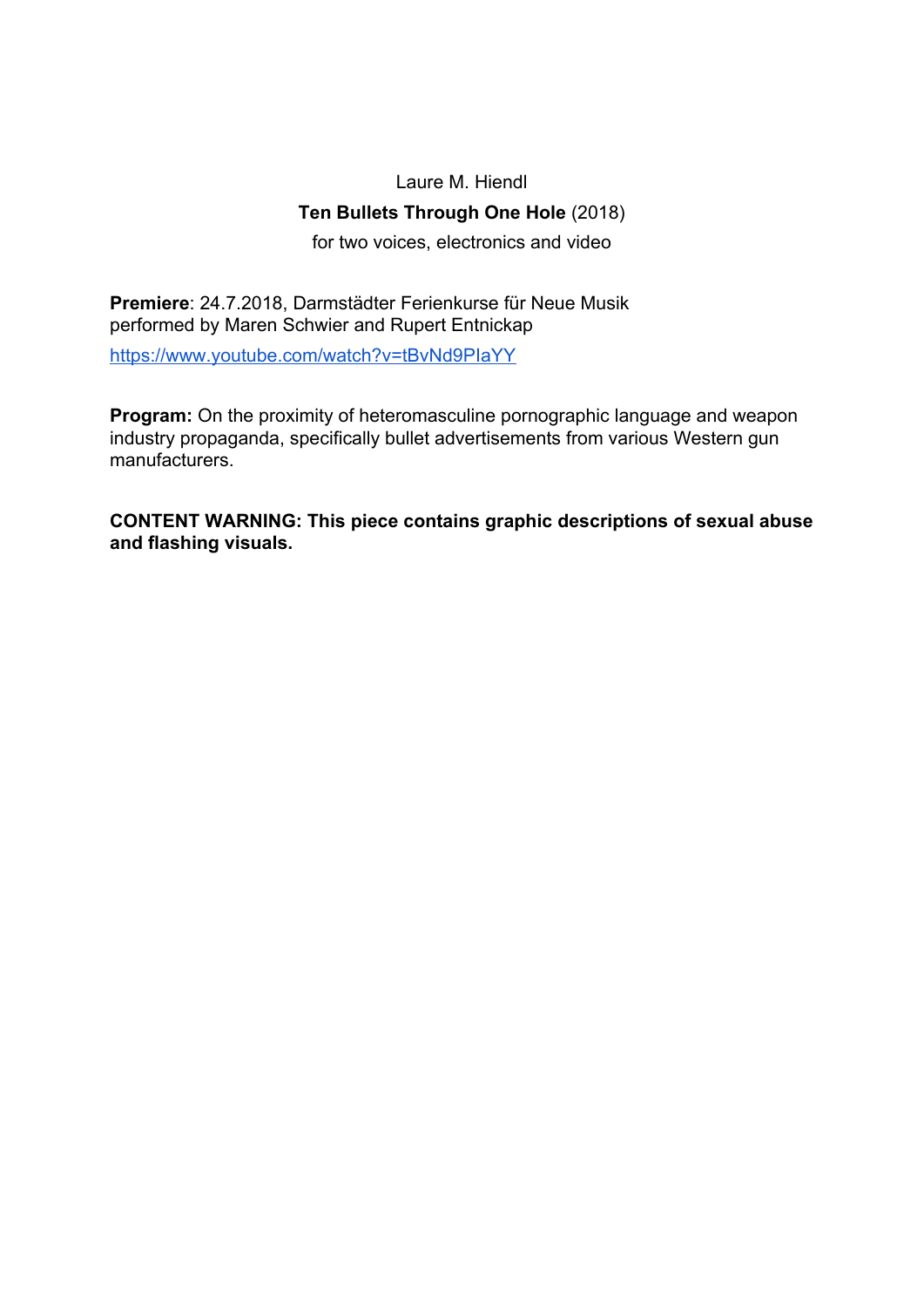## Ten Bullets Through One Hole

for two voices, electronics and video





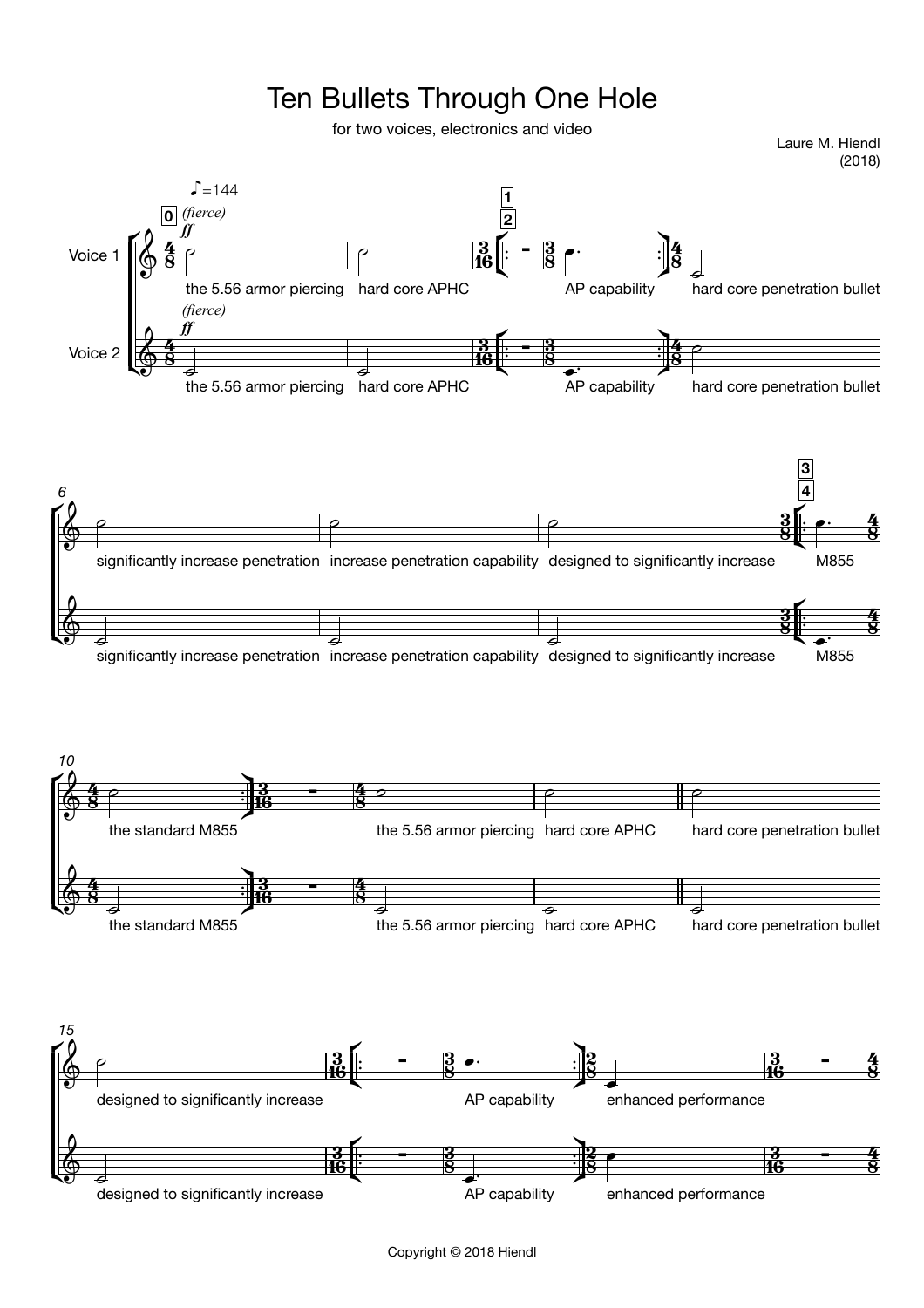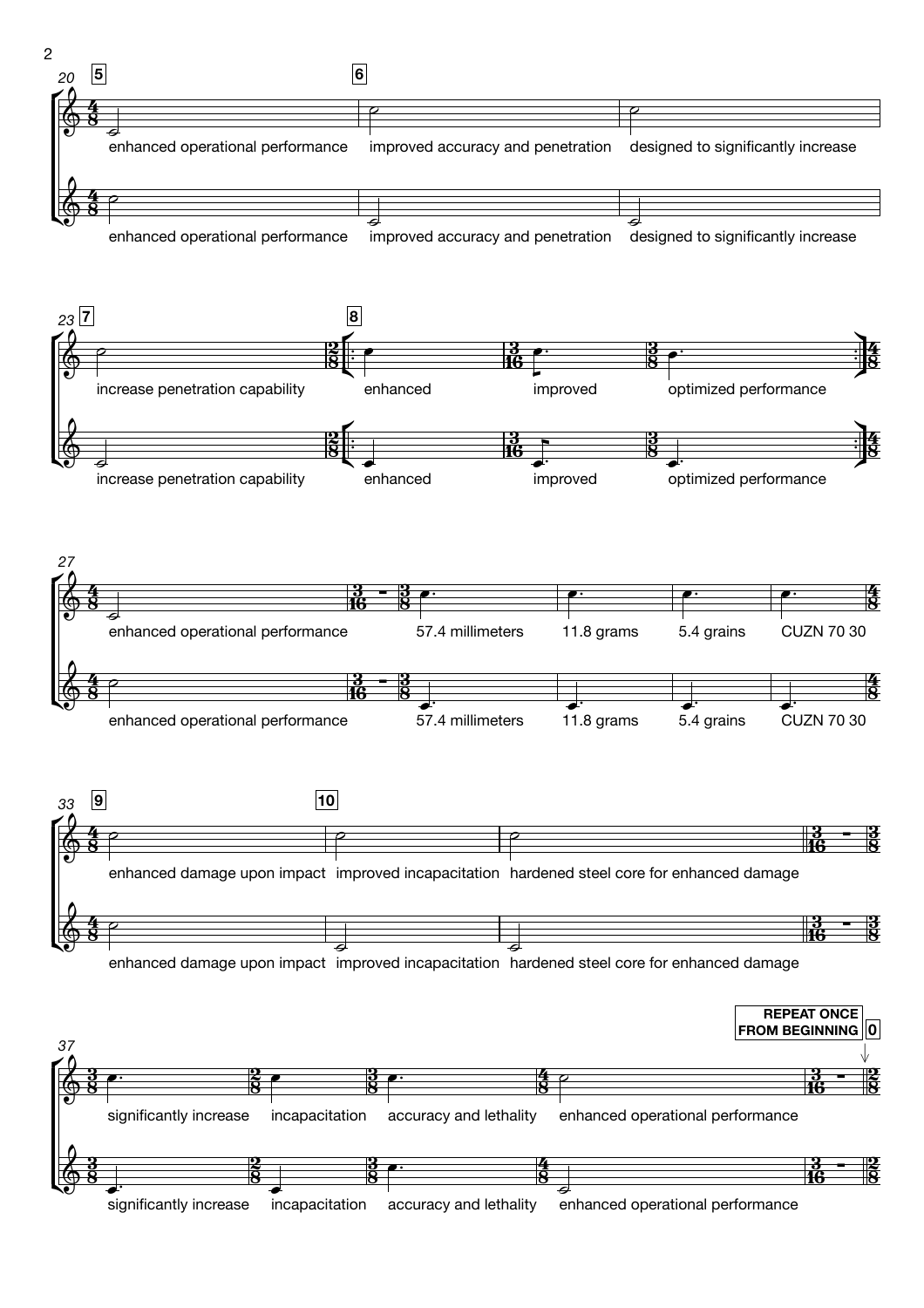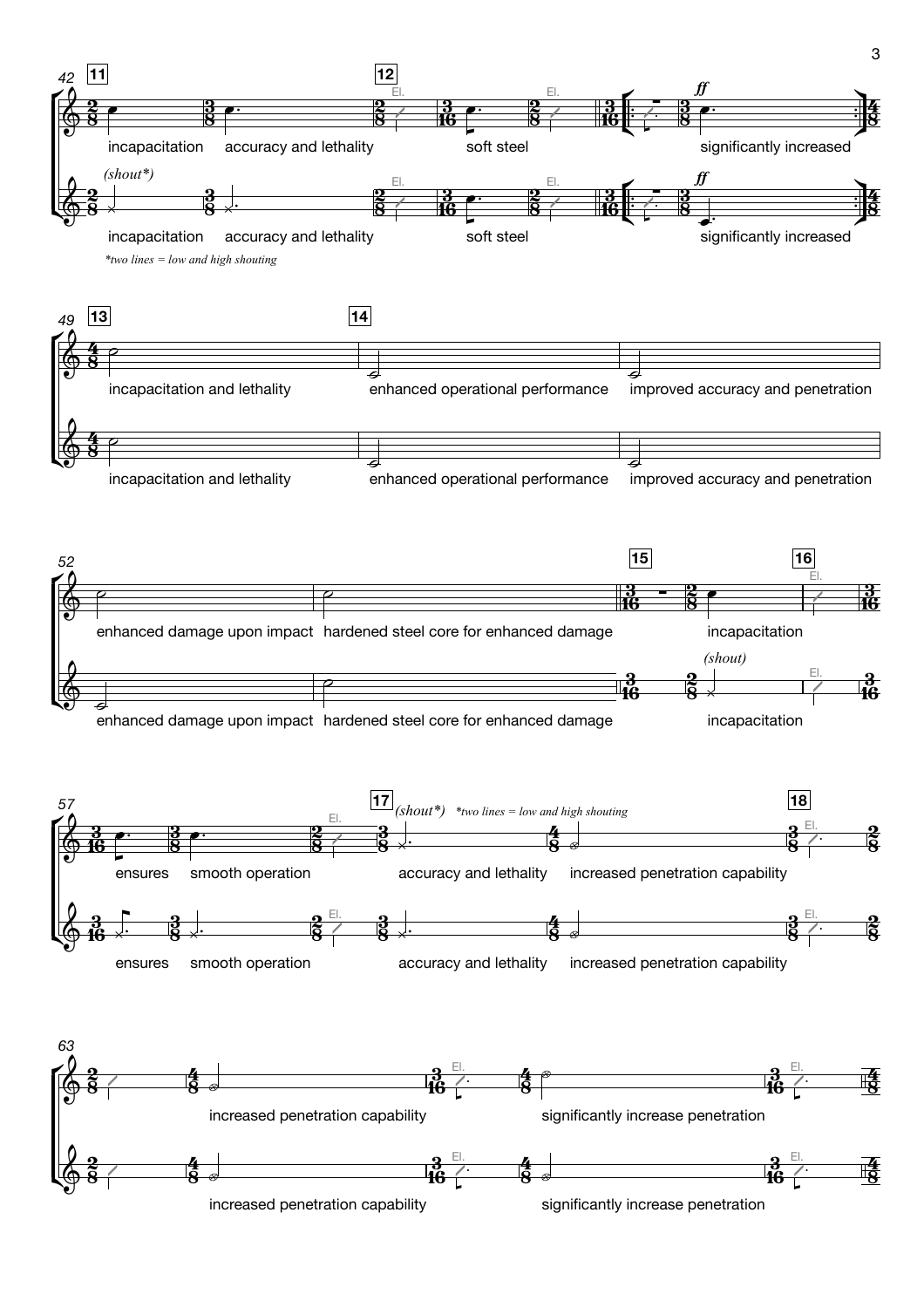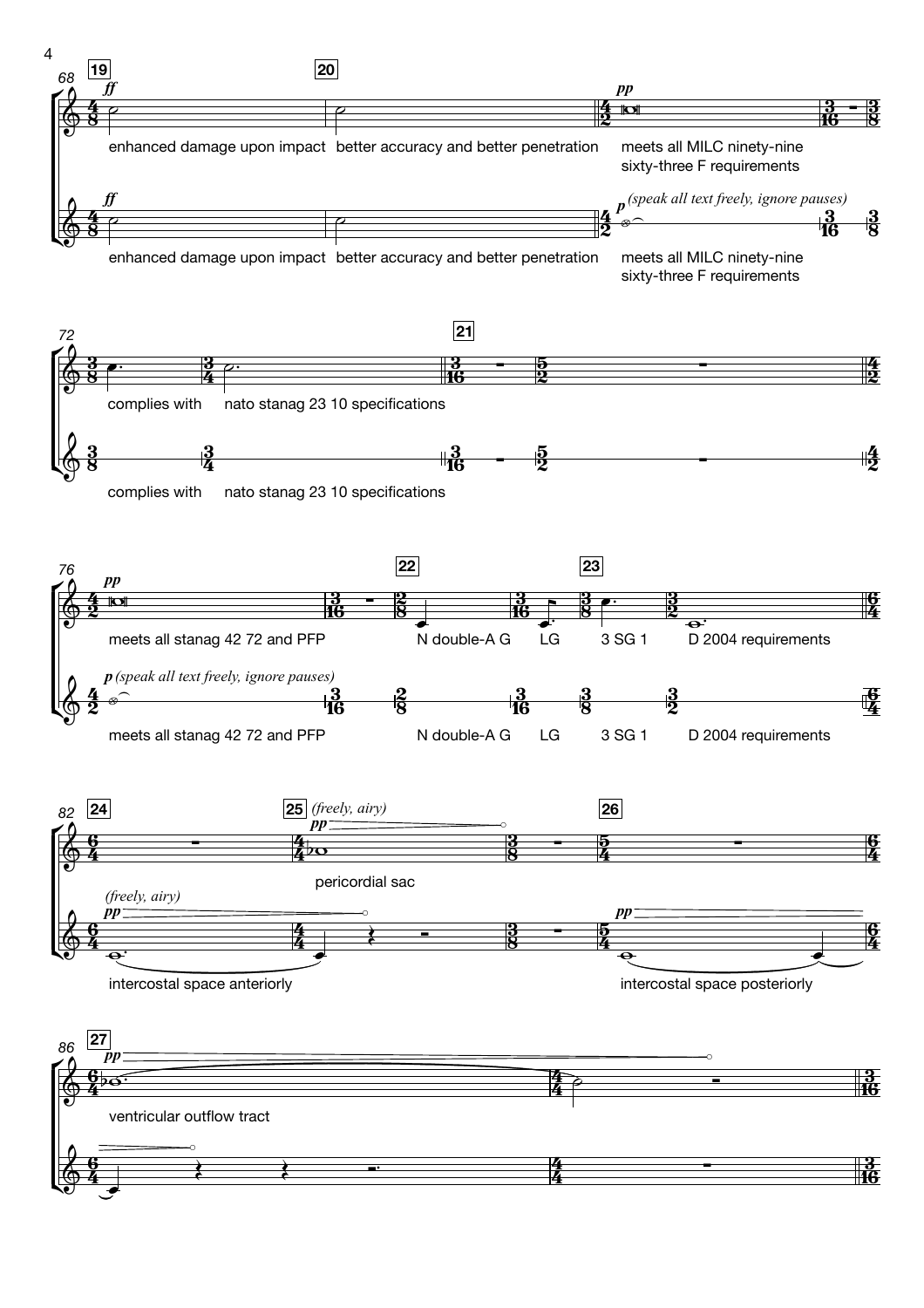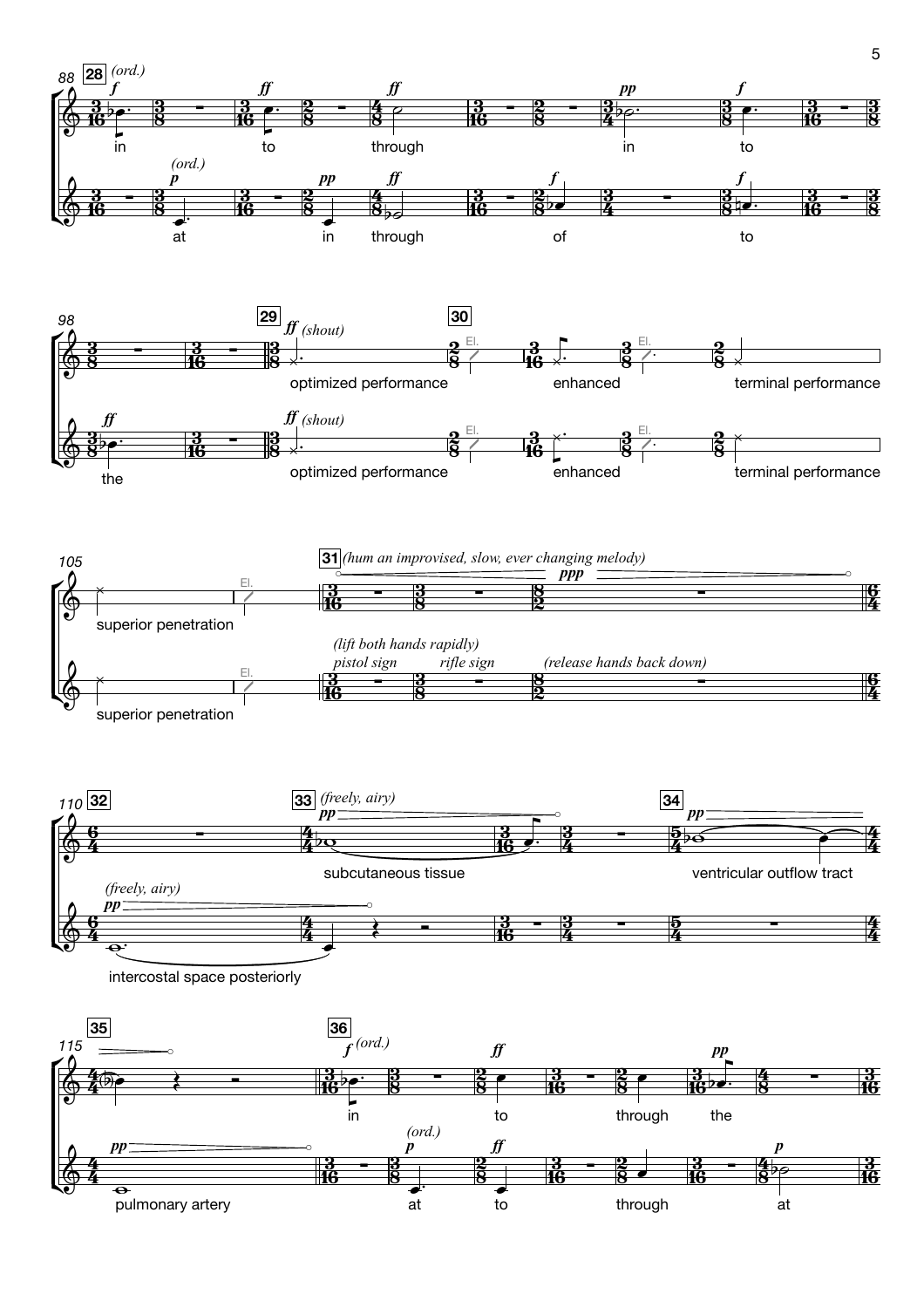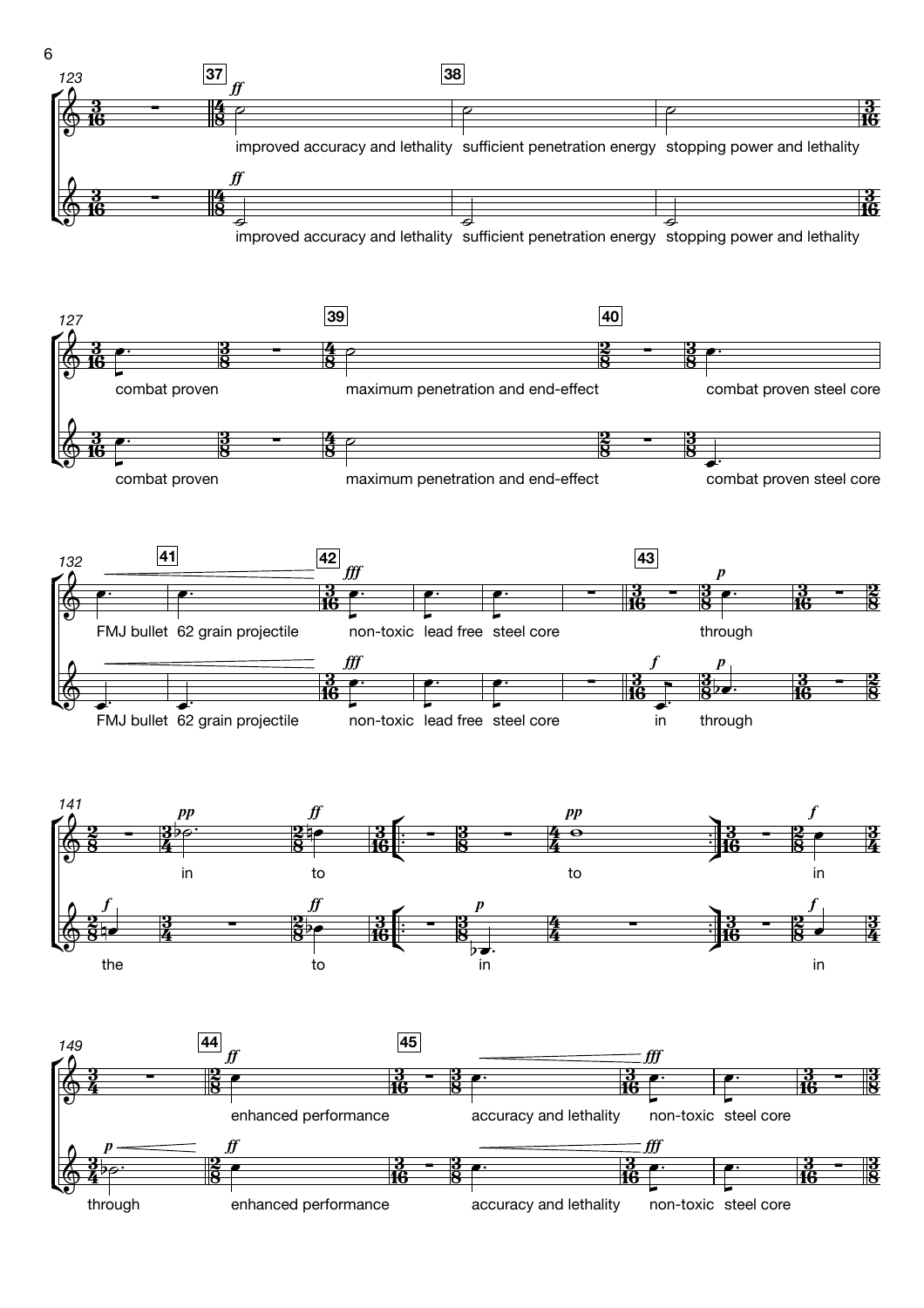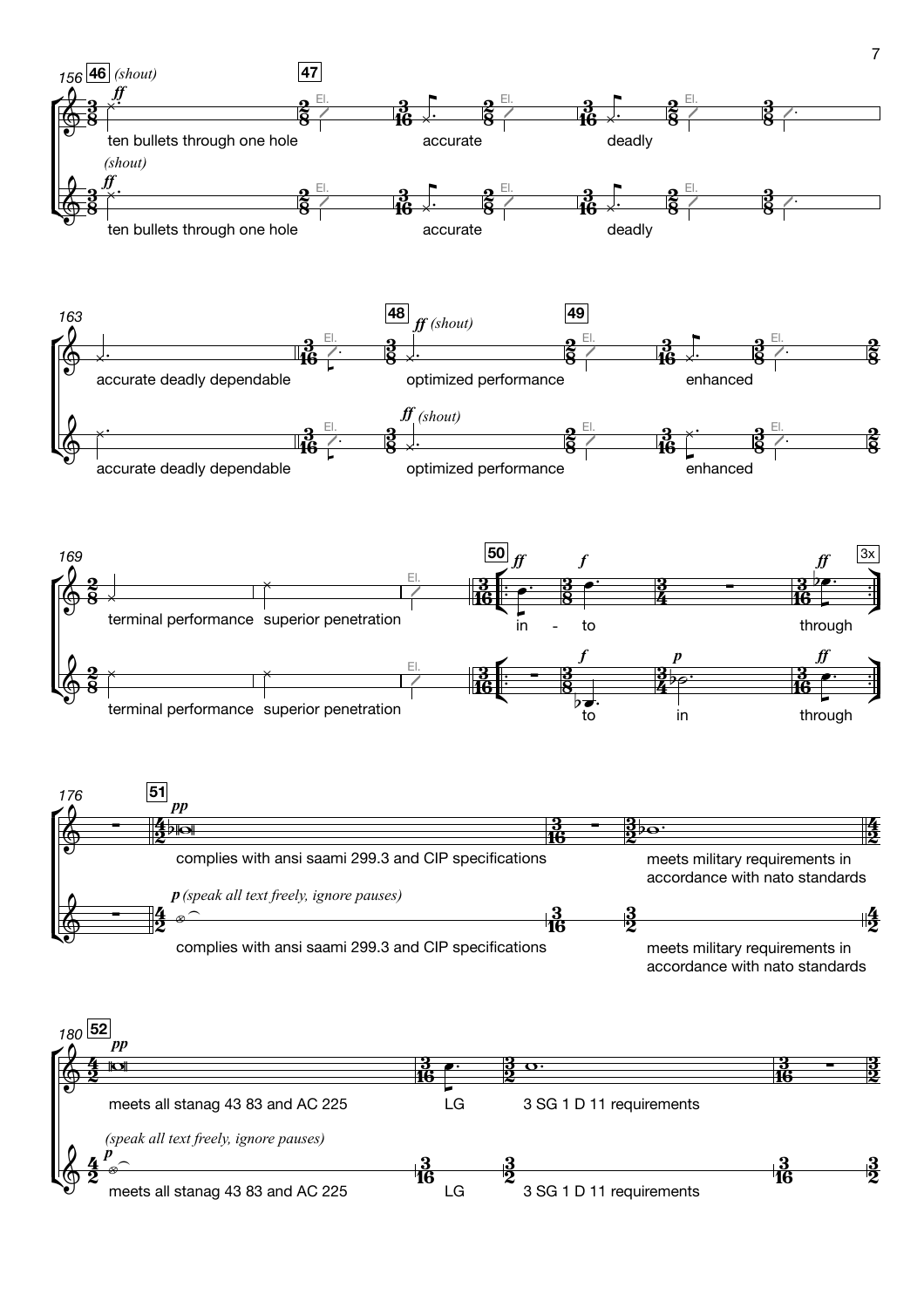

sufficient penetration energy accuracy and lethality non-toxic